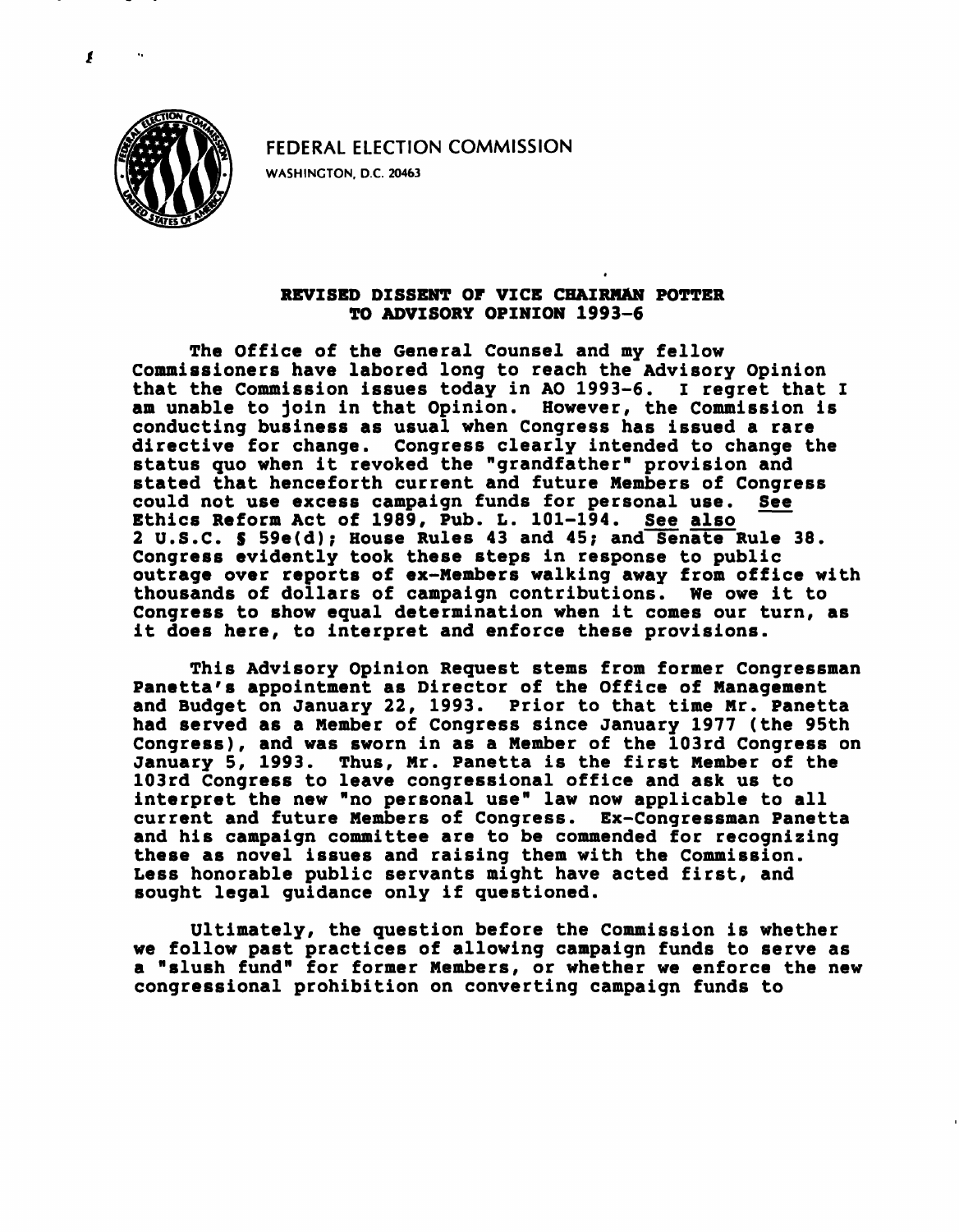personal use once campaigns are completed.<sup>1</sup> Unfortunately, this Advisory Opinion includes language which will serve to allow, perhaps even encourage, the conversion of campaign funds to personal use by former Members of Congress.

First, the Commission here allows a former Member to pay some portion of his own and his family's Inaugural hotel bills on the assertion that the hotel suite was also used for business or campaign meetings. This is a mistake. As noted on page seven of today's majority opinion, the Commission has in the past concluded that "payment of living expenses of a senator-elect and his family would be impermissible because those expenses would have existed whether or not the senator-elect had been elected . . .." Citing Advisory Opinion 1980-138. To me AO 1980-138 is exactly on point. Mr. Panetta and his family would have had hotel expenses in Washington during the Inaugural, whether or not the hotel suite was also used for some campaign committee purposes, or other non-personal business. In my view, former Members should not be permitted to mix expenditures for personal and campaign committee use of facilities, such as hotel suites. There is simply no way for the public or the Commission to monitor such use, or to determine whether the allocation of costs for the suite was fair. Instead, expenses should be separately incurred, and separately paid. Here, for instance, the Commission should have permitted the ex-Member's Committee to pay only for a separate conference or meeting room in the hotel used only for campaign or business purposes. The Committee should not have been allowed to pay for any of the hotel suite actually used personally by the Congressman and his family during the Inaugural.

Secondly, the Commission here allows a former Member's campaign committee to issue checks directly to the former Member as payment for travel. This is also a mistake. There will be no way to adequately monitor such expenditures and it will

<sup>1.</sup> This case presents none of the complexities inherent in the regulation of the use of campaign funds by current, on going, campaigns. Ex-Members of Congress who are not currently candidates (such as Mr. Panetta) cannot avail themselves of a candidate's usual "wide discretion" to determine what is campaign related. However, some on-going campaign activities also have the clear potential to undermine public confidence in the federal political system. I note that the National Association of Business Political Action Committees has recently called for campaign finance reforms, including "tightening the definition of campaign expenditures to eliminate questionable spending and all personal use." NABPAC Position Statement, April 23, 1993, Summary Page, item 4. Accordingly, I agree with those of my colleagues who believe that the Commission should engage in a Rulemaking on the entire question of personal use by candidates.